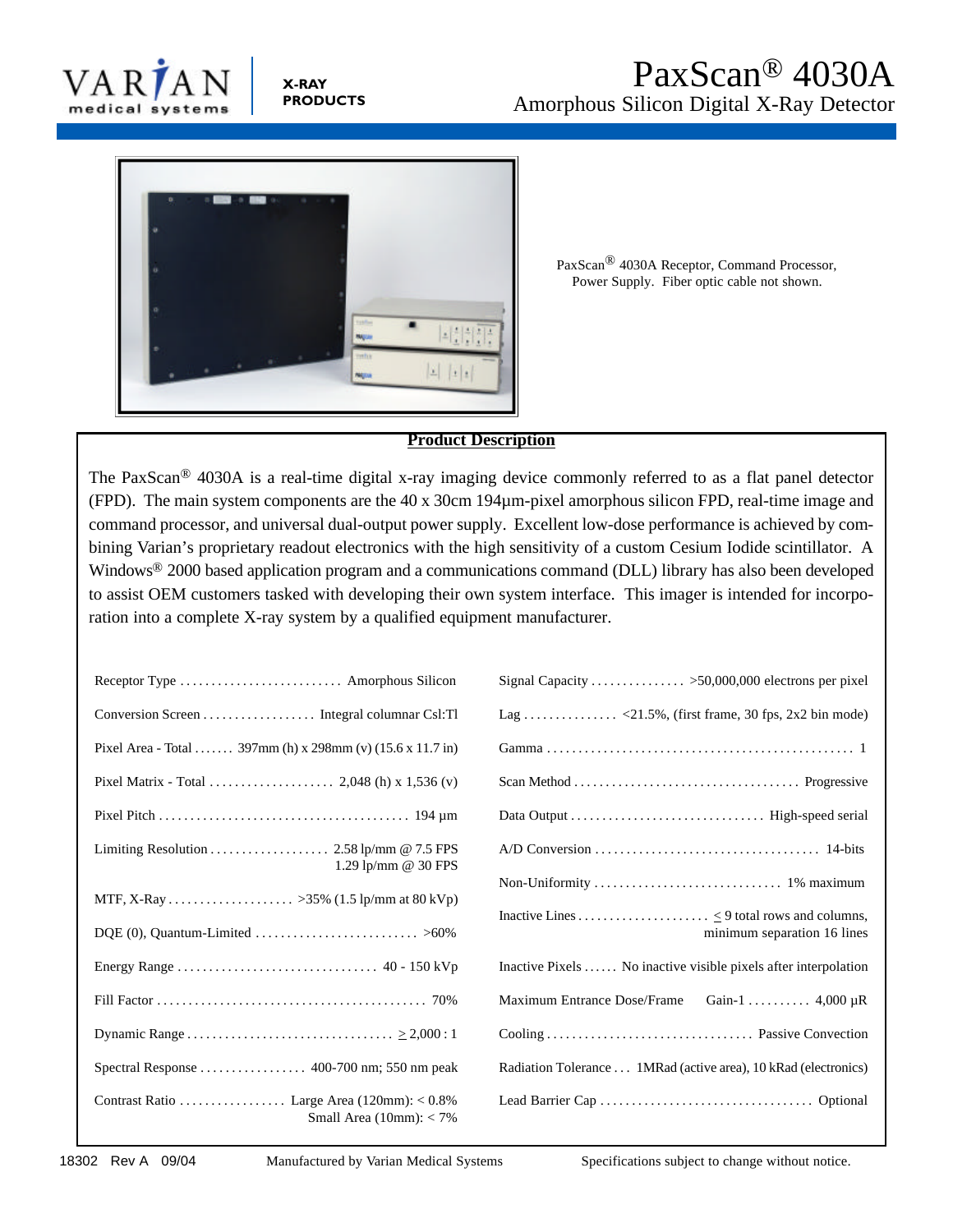

| <b>Image Acquisition Modes</b> |                                                                        |                             |                                                                       |
|--------------------------------|------------------------------------------------------------------------|-----------------------------|-----------------------------------------------------------------------|
|                                |                                                                        | Mechanical                  |                                                                       |
| Normal Fluoro:                 | $1,024$ (h) x 768 (v) (2x2 binned)<br>30 fps<br>Resolution: 1.29 lp/mm | Size: cm (inches)           | $46.6$ x 36.6 x 6.8 cm (18.3 x 14.4 x 2.7)                            |
|                                | Progressive scan                                                       | Weight:                     | 10.9 kg panel only<br>20.8 kg panel with lead primary barrier.        |
| <b>Full Resolution:</b>        | $2,048$ (h) x 1,536 (v)<br>$1-7.5$ fps<br>Resolution: 2.58 lp/mm       | <b>Housing Material:</b>    | Aluminum                                                              |
|                                | Progressive scan                                                       | <b>Sensor Protection:</b>   | Carbon fiber plate 2.5 mm thick plus<br>0.25 mm thick aluminum plate. |
| Zoom-Center:                   | $1,024$ (h) x 768 (v)<br>$30$ fps<br>Resolution: 1.29 lp/mm            | <b>Mounting Provisions:</b> | Blind, threaded mounting holes front<br>and back.                     |
| Multiple Modes:                | Progressive scan<br>Optional (up to $six(6)$ resident                  | <b>Environmental</b>        |                                                                       |
|                                | imaging modes)                                                         | Temperature Limit:          | 10-35 $\degree$ C case temperature                                    |
|                                |                                                                        | Relative Humidity:          | 10-95% Non-Condensing                                                 |
|                                |                                                                        | <b>Shock Tolerance:</b>     | 20G (any direction no power applied)                                  |



#### Copyright © 2004, Varian Medical Systems. All Rights Reserved.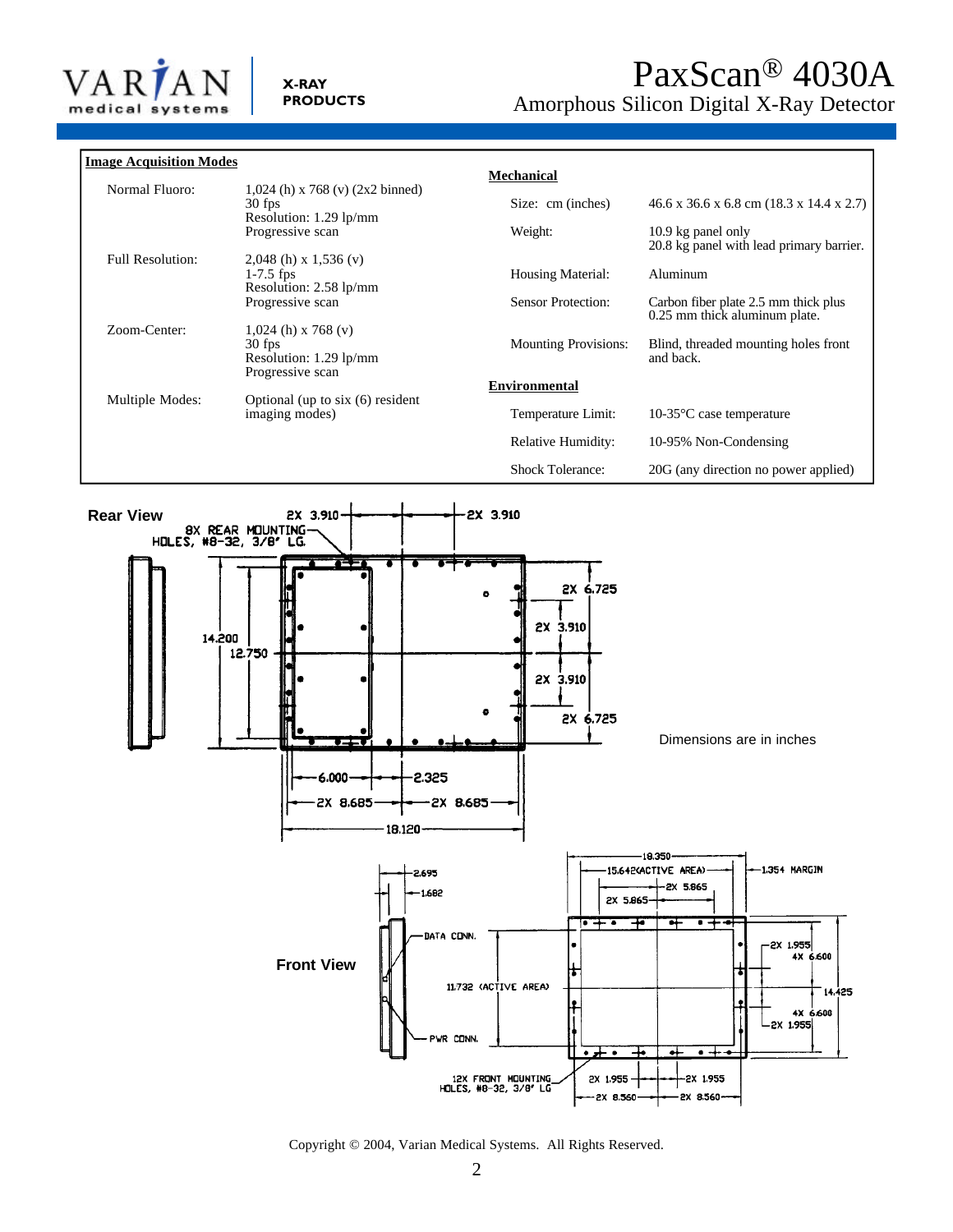

# PaxScan® 4030A

Amorphous Silicon Digital X-Ray Detector

| <b>Command Processor</b>                                                                                                                                                                                                                                                                                                                                                                                                                                                                                                                                                                                                                            | Processeur de commande                                                                                                                                                                                                                                                                                                                                                                                                                                                                                                                | <b>Befehl Prozessor</b>                                                                                                                                                                                                                                                                                                                                                                                                                                                                                                                                                  | Procesador de comandos                                                                                                                                                                                                                                                                                                                                                                                                                                                                                                                                                                                                                    |
|-----------------------------------------------------------------------------------------------------------------------------------------------------------------------------------------------------------------------------------------------------------------------------------------------------------------------------------------------------------------------------------------------------------------------------------------------------------------------------------------------------------------------------------------------------------------------------------------------------------------------------------------------------|---------------------------------------------------------------------------------------------------------------------------------------------------------------------------------------------------------------------------------------------------------------------------------------------------------------------------------------------------------------------------------------------------------------------------------------------------------------------------------------------------------------------------------------|--------------------------------------------------------------------------------------------------------------------------------------------------------------------------------------------------------------------------------------------------------------------------------------------------------------------------------------------------------------------------------------------------------------------------------------------------------------------------------------------------------------------------------------------------------------------------|-------------------------------------------------------------------------------------------------------------------------------------------------------------------------------------------------------------------------------------------------------------------------------------------------------------------------------------------------------------------------------------------------------------------------------------------------------------------------------------------------------------------------------------------------------------------------------------------------------------------------------------------|
| <b>Mechanical</b>                                                                                                                                                                                                                                                                                                                                                                                                                                                                                                                                                                                                                                   | Caractéristiques mécaniques                                                                                                                                                                                                                                                                                                                                                                                                                                                                                                           | <b>Mechanische Daten</b>                                                                                                                                                                                                                                                                                                                                                                                                                                                                                                                                                 | Caractéristiques mécaniques                                                                                                                                                                                                                                                                                                                                                                                                                                                                                                                                                                                                               |
| (h x w x d)                                                                                                                                                                                                                                                                                                                                                                                                                                                                                                                                                                                                                                         | Size  6.17 x 27.9 x 25.8 cm Taille  6.17 x 27.9 x 25.8 cm Größe  6.17 x 27.9 x 25.8 cm Tamaño  6.17 x 27.9 x 25.8 cm<br>$(h \times l \times p)$                                                                                                                                                                                                                                                                                                                                                                                       | (HxBxT)                                                                                                                                                                                                                                                                                                                                                                                                                                                                                                                                                                  |                                                                                                                                                                                                                                                                                                                                                                                                                                                                                                                                                                                                                                           |
| $(2.43 \times 10.98 \times 10.16$ inches)<br>Weight $\dots$ $2.6 \text{ kg} (6 \text{ lb})$<br>Mounting  Bench;<br>mounting holes front and rear faces.<br>1/4-20 thread, 0.79 (0.31") min<br><b>Control Interfaces (Ports)</b><br>1-Ethernet 10BaseT,<br>2-Serial RS-232C<br>12-opto-coupled inputs,<br>12-open-collector outputs<br>Protocols<br>Ethernet  TCP/IP Sockets<br>Serial  AIA A15.08/7<br>Connectors<br>Ethernet  RJ-45<br>Serial  9-pin D-subminiature (2)<br>I/O  50-pin D-subminiature<br><b>X-Ray Generator</b><br>Automatic Brightness Stabilization<br>(optional)<br>BNC and 15-pin D-subminiature<br>$\pm 10$ volt, $\pm 15$ mA | Fixation - Trous de fixation sur table,<br>panneaux avant et arrière.<br>Filetage 1/4-20, 0,79 cm min.<br>Interfaces de commande (Ports)<br>1 Ethernet 10BaseT,<br>2 série RS-232C<br>12-opto-coupled entrées,<br>12 sorties de collecteur ouvert<br>Protocoles<br>Ethernet  interfaces logiques<br>spécifiques TCP/IP<br>Série  AIA A15.08/7<br>Connecteurs<br>Ethernet  RJ-45<br>Série:  D ultraminiaturisé à 9<br>broches $(2)$<br>E/S - Itraminiaturisé à 50 broches<br>Générateur de rayons X<br>Stabilisation automatique de la | Halterung Tisch: Montagelöcher vorne<br>und hinten.<br>1/4-20 Gewinde, 0,79 cm mindesttiefe<br>Steuernschnittstellen Schnittstellen)<br>1-Ethernet 10BaseT<br>2 serielle RS-232C<br>12 optogekoppelte eingänge,<br>12 offenem Kollektor ausgänge<br>Protokolle<br>Ethernet  TCP/IP-Steckplätze<br>Seriell  AIA A15.08/7<br>Anschlüsse<br>Ethernet  RJ-45<br>Seriell  9-poliger SUB-D (2)<br>E/A  50-poliger SUB-D<br>Röntgengenerator<br>Automatische Helligkeitsstabilisierung<br>(optional)<br>BNC und 15-pol. Sub-D<br>$+/- 10$ Volt, $+/- 15$ mA<br>0-20 Volt, 15 mA | (altura, ancho y prof.)<br>Montaje  Sobre banco, orificios de<br>montaje sobre caras frontal y trasera,<br>1/4-20 diámetro de rosca, 0,79 mínimo<br>Interfaces de control Puertos<br>1 Ethernet 10Base T<br>2 Serie RS-232C<br>12 entradas de acople óptico,<br>12 salidas de colector abierto<br>Protocolos<br>Ethernet  Enchufes TCP/IP<br>Serie  AIA A15.08/7<br>Conectores<br>Ethernet  RJ-45<br>Serie  subminiatura D de 9<br>patillas (2)<br>E/S - subminiatura D de 50 patillas<br>Generador de rayos X<br>Estabilización automática de brillo<br>(opción)<br>BNC y subminiatura D de 15 patillas<br>$\pm$ 10 voltios, $\pm$ 15 mA |
| 0-20 volt 15 mA<br>complimentary pair<br>8-bit parallel                                                                                                                                                                                                                                                                                                                                                                                                                                                                                                                                                                                             | luminosité (optional)<br>BNC et D ultraminiaturisé à 15 broches<br>$\pm$ 10 V, $\pm$ 15 mA<br>0-20 V, 15 mA                                                                                                                                                                                                                                                                                                                                                                                                                           | komplementäres Paar<br>8-bit parallel<br>Digitaler Videoausgang                                                                                                                                                                                                                                                                                                                                                                                                                                                                                                          | $0-20$ voltios 15 mA<br>par de regalo<br>Paralela de 8 bits                                                                                                                                                                                                                                                                                                                                                                                                                                                                                                                                                                               |
| Digital Video Output  50-pin SCSI-2<br>14-bit parallel image data, Pixel<br>clock, Data valid, H Sync, V Sync                                                                                                                                                                                                                                                                                                                                                                                                                                                                                                                                       | Paire complémentaire<br>Parallèle, 8 bits<br>Sortie video numerique<br>SCSI-2, 50 broches<br>Données image 14 bits parallèle,<br>horloge pixels, validation données,<br>Sync H, Sync V                                                                                                                                                                                                                                                                                                                                                | 50-poliger SCSI-2<br>14-Bit parallele Bilddaten, Pixeltakt,<br>Daten gültig, H-Sync, V-Sync                                                                                                                                                                                                                                                                                                                                                                                                                                                                              | Salida digital de vídeo<br>SCSI-2 de 50 patillas<br>Datos de imagen paralela de 14<br>pixeles, reloj Pixel, Datos válidos,<br>Sincronización H, Sincronización V                                                                                                                                                                                                                                                                                                                                                                                                                                                                          |



Copyright © 2004, Varian Medical Systems. All Rights Reserved.